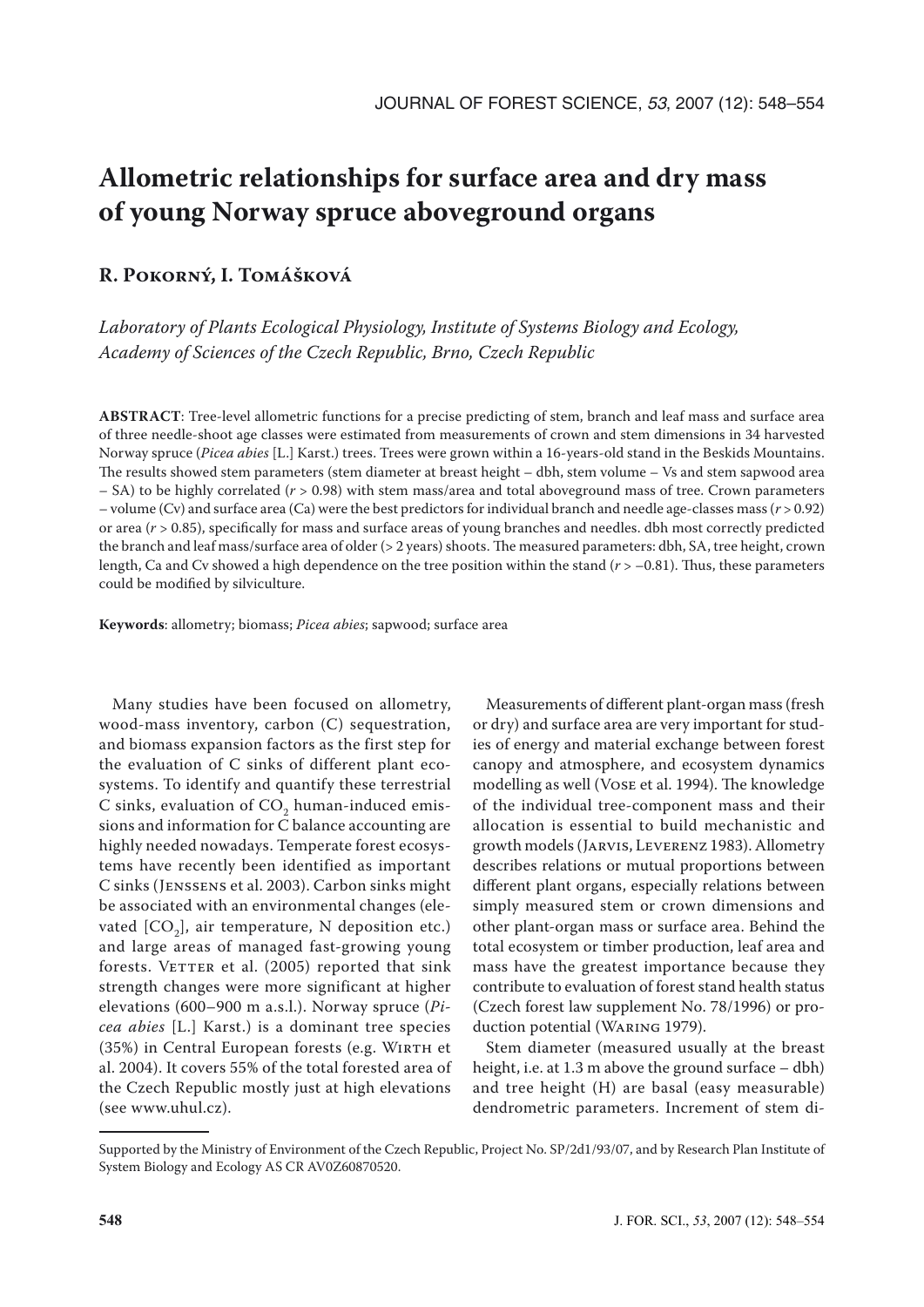ameter strongly depends on the effectiveness of C assimilation (Waring 1979) and on the total C balance of the tree since C is reallocated preferentially to branches and roots (GORDON, LARSON 1968; Waring 1987).

Less attention has been paid to an interrelationship between plant organ masses or surface areas and crown dimensions. Nevertheless, crown dimensions are major determinants of the radiation regime (Kellomaki et al. 1986), canopy closure, size of bare core and stand self-pruning (Mäkela 1997). Crown dimensions are dependent on the species, locality (i.e. soil and climatic conditions) and especially on the growth space (i.e. stand structure and competition). Tree production tightly correlates with the whole crown surface area or with the sunny exposed surface area, i.e. its effective part (Assmann 1968; Maguire, Hann 1988). Thus, crown dimensions enable good approximation for evaluation of leaf or needle amounts under favourable irradiances. Crown length is the parameter easiest to measure.

This study is focused on the determination of allometric relationships in Norway spruce aboveground organs. These allometric relationships will form the input into eco-physiological studies and growth or C uptake models, e.g. MAESTRO (Wang, Jarvis 1990). Furthermore, this study partially helps to cover a lack of information for the calculation of C sink in young forests or small wood mass in Central Europe.

#### **Material and methods**

Experimental site: Experimental plot (EP) is situated at the Experimental Ecological Study Site Bílý Kříž (Czech Republic, 49°30´N, 18°32´E, 908 m a.s.l.) in the Beskids Mountains. The EP is located in a moderately cold and wet region. The climate there (over the last 10 years) has been characterized as cold (annual mean temperature 5°C), humid (annual mean air humidity 80%) with a high amount of precipitation (from 1,100 to 1,400 mm annually). The time duration of the growing season is on average 190 days (over the last 10 years). The soil type is classified as Ferric Podzol, which lies on the parent material/bedrock – sandstone (flysch type). The soil texture is loamy/sand-loamy, created from 30 to 40% by gravel. Soil depth is 60–80 cm. Fertilization was applied three times at a dose of 3 t/ha by dolomite limestone (in 1983, 1985 and 1987).

All measurements were done on 20-years-old (stand age is 16 years) Norway spruce (*Picea abies*  [L.] Karst.) trees grown within the plot  $12 \times 10$  m. EP represented the entire surrounding spruce mo-

noculture, located on a gently descending slope of SSW orientation. Stand density was approximately 3,100 trees per hectare. Mean values  $(\pm \text{ stand} - \text{total})$ ard error, SE) of H and dbh were  $7.0 \pm 0.2$  m and  $8.4 \pm 0.4$  cm, respectively. Mean index of competition was  $2.6 \pm 0.3$ . Mean ( $\pm$  SE) dimensions of the tree crown were:  $6.5 \pm 0.5$  m in length and  $2.5 \pm 0.2$  m in maximal diameter. The mean crown projection area was  $4.9 \pm 0.6$  m<sup>2</sup>. In total, 37 trees were sampled.

Experimental design: stem diameter at the living crown base (DCB, at a constant height of 0.5 m above the ground), stem diameter (dbh) and sapwood area (SA) at breast height, and crown diameter at the crown base (Dc) were measured before tree cut. Tree height (H) and living crown length (Hc) were measured after tree cut. The sapwood proportion was estimated by a translucent method upon inspection of cores removed from 23 trees. In order to simplify the crown shape evaluation in practice, mean Dc was estimated from distance measurements between the opposite points of the crown boundary. Then, the crown projected area (Cp) was taken as a surface area of the circle. Crown shape was assumed to be conical, and then the surface area of the crown envelope (Ca) as well as crown volume (Cv) were derived from Dc and Hc. Other characteristics describing e.g. the crown shape as the crown ratio (Cr; i.e. living crown length to crown radius at crown base ratio) or the ratio of crown width to stem diameter at breast height ( $Dcs = Dc/dbh$ ) characterizing the growth space (Assmann 1968) were also derived.

To evaluate the tree position within the plot, tree competition index (Ic) was calculated using the formula presented by Avery and Burkhart (1983). Four neighbouring trees were included in this formula.

Branch cutting was done per one meter high sections (upward from the bottom of the canopy) in all trees. Sampled branches of each section were collected together and dried (100°C, 48 h). A representative branch of average length was chosen from each section. The shoots of sampled branches were split into three age classes:  $c$  – current,  $c$ -1 – one year old and r – rest, i.e. older parts of the branch. Then, the following structural parameters were assessed: specific leaf area (SLA, i.e. dry weight to fresh projected needle area ratio), specific branch area (SBA), dry needle (LB) and branch (BB) mass, projected needle area (LAp), and total surface branch area (BAt).

The LI-3000A Portable Area Meter (LI-COR, Lincoln, NE) was used for the estimation of fresh projected needle area. The needles were dried at a temperature 100° for two days and weighed to the nearest 0.001 g (Sartorius, Japan). The total needle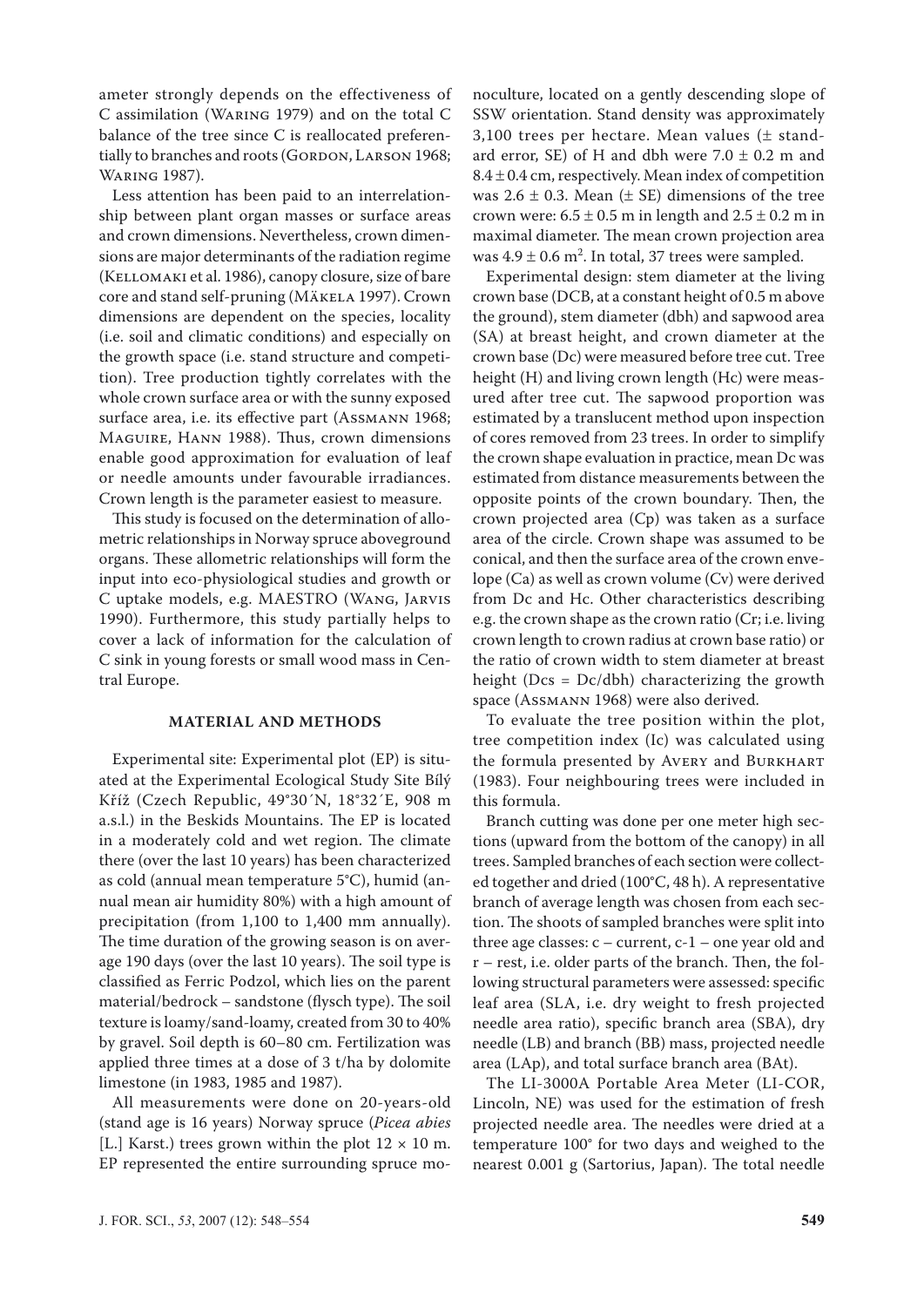surface area (LAt) was established as LAp multiplied by the conversion coefficient 2.57 (Waring 1983).

The surface branch area was calculated from the known lengths and diameters (in a middle part) of all individual shoots detached from the sampled branches. Dry mass was estimated with different accuracy for the representative branches (i.e. shoot age class, Sartorius, Japan) and for the total section mass (laboratory scale, Poland, precision 1 g). The projected area of branch (BAp) equals to the BAt divided by  $π$ . Percentage representations of individual age classes were calculated and subsequently used for the determination of the dry weight and surface area of appropriate needle-shoot age classes within the whole section branches. These accurate proportion data were used for the mass and area assessment of all sample trees except the forked ones.

The stem volume (Vs) as well as the total stem surface area (StA) was obtained as a sum of surface areas or volumes of individual stem sections, when the stems were divided into 1 m long sections in our case. Thus, the total stem volume and/or surface area were estimated from the known length and diameter measured in the middle part of each stem section. Cylindrical shape of the section was assumed. The stem mass (SB) was estimated on the basis of stem volume and stem-wood density. For that, seven small trunk blocks of roller shape were taken along five chosen tree stems and then dried and weighed.

Statistical processing of data: Shapiro-Wilk's test was used to test the normality of data distribution. Correlation coefficient according to Pearson (*r*) and adjusted regression coefficient (adj. *r*<sup>2</sup> ) were obtained using STATISTICA software. We were seeking for the simplest allometric equations in the order 1. linear, 2. linear – logarithmically transformed, 3. exponential of the second degree (i.e. quadratic), 4. common exponential, and 5. polynomial. The equation of the lowest degree with high regression coefficient was chosen as the best and presented in this publication.

#### **Results and discussion**

Before analysis, three forked trees were rejected from the data set (37 trees) to keep normal distribution of data. Tree height linearly correlated with stem diameter at breast height as well as at the crown base (adj.  $r^2 = 0.73$  and  $r^2 = 0.70$ , respectively). After natural logarithmic transformation these correlation coefficients increased negligibly. Proportional relationships between stem and crown dimensions as well as between stem and crown own dimensions separately must exist due to mechanical and physiological demands.

Tree height correlated less with the crown parameters than with stem diameter at breast height (dbh), except the crown length and crown ratios (Cr, Dcs). Crown ratio (Cr) has the worst correlation with other characteristics in defiance of Assmann (1968). Moreover, when the stem volume, a combined characteristic of both tree height and dbh, was used instead of each parameter separately, correlation coefficients were the same as for dbh only. In the log-log scale, correlation coefficients did not show any changes, except the relationship between tree height and crown surface area (*r* increased from 0.89 to 0.94).

In spite of the crown shape simplification, crown volume and surface area well correlated with the stem proportions and appeared to be strongly dependent on the tree position within the stand (described by index of competition – Ic;  $r = -0.88$ , and  $r = -0.90$ , respectively). Tree competition index correlated significantly also with the stem volume, stem, branch and leaf masses, and surface area ( $r$  varied from  $-0.87$  to  $-0.92$ ). The disproportion between stem and crown dimensions could arise due to: (1) growth space changes, e.g. natural damage, thinning etc., (2) competition and priority in assimilate redistribution, (3) mineral supply changes, e.g. fertilization, and (4) variation of microclimatological factors, e.g. radiation, wind, frost etc. (e.g. Assmann 1968; Waring 1987).

The allometric formulas were presented to derive stem, branch or leaf mass and surface area for three different shoot age classes (Fig. 1, Table 1). The values of crown surface area (or crown volume) appeared to be a better predictor than dbh for branch, leaf biomasses and surface areas of all presented shoot age classes, especially the current ones. dbh had correctly predicted branch and leaf mass and surface area values of shoot age classes older than two years. The measured parameters correlated exponentially with dbh and linearly with crown surface area as well as with crown volume. We concluded that the aboveground plant organ mass/area was more sensitive to changes in dbh than the crown surface area or crown volume. Yet, in eco-physiological studies, crown parameters are important for precise prediction of different plant organs mass/area in relation to its age. Tree height appears to be an improper predictor comparing to dbh, however its (or crown length) incorporation into the allometric relationship enhanced the coefficient of determination (Dean, Long 1992; Mäkela 1997).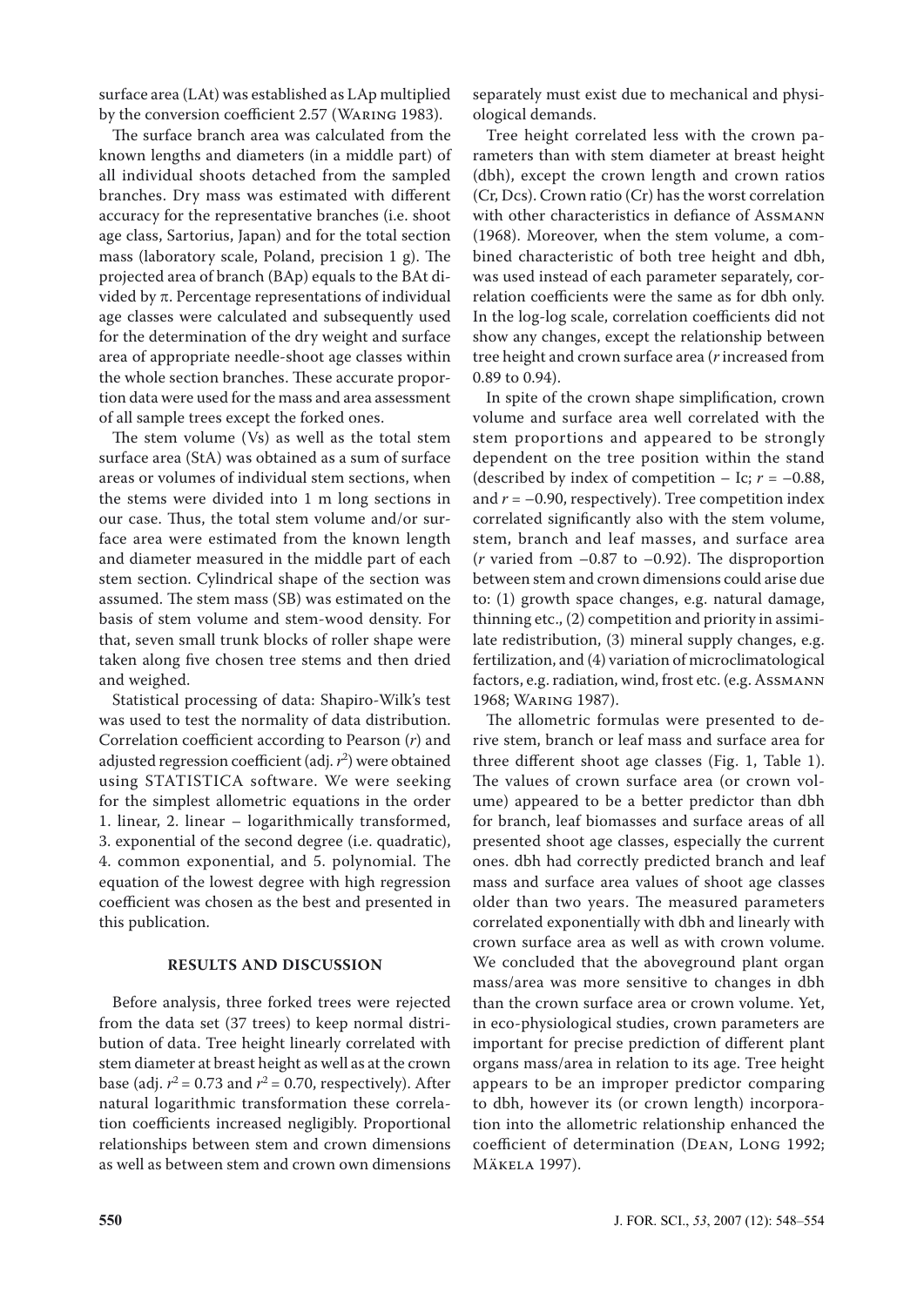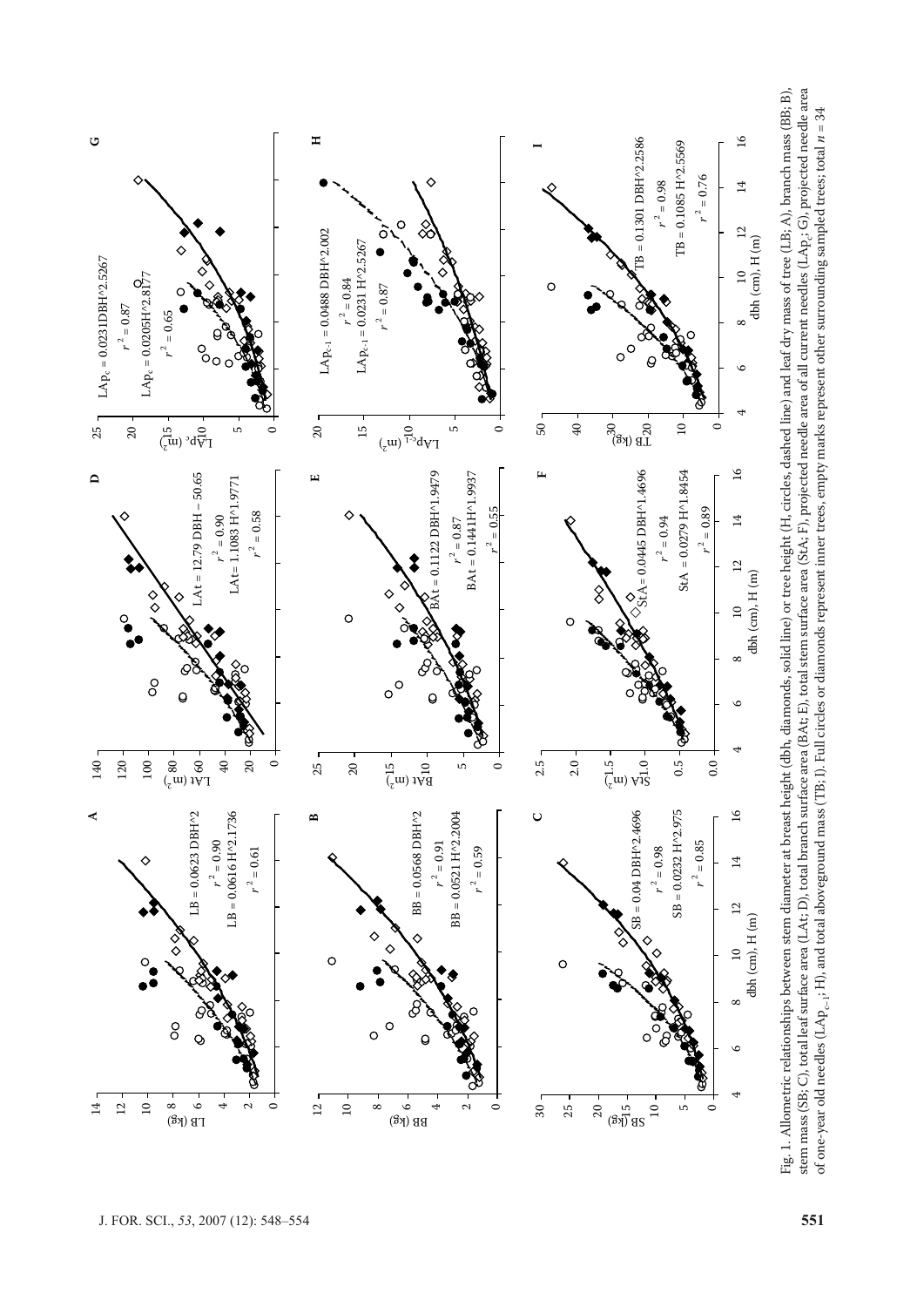Table 1. Allometric relationships between crown surface area  $(Y = a Ca + b)$  and branch or leaf mass and surface area of different needle-shoot age classes. BB – total branch mass, Ca – crown envelope surface area, LB – total leaf mass, BAt – total branch surface area, LAt – total needle surface area (LAt = 2.57 LAp) , LAp – projected needle area, TB – total aboveground mass; low indexes describe needle-shoot age class: c – current, c-1 – one year old, *r* – older age class, adj. *r*<sup>2</sup> – adjusted regression coefficient

| Y               | a               | b          | adj. $r^2$ | Y           | a               | b         | adj. $r^2$ |
|-----------------|-----------------|------------|------------|-------------|-----------------|-----------|------------|
| <b>BB</b>       | 2.488/10        | $-2.336$   | 0.96       | <b>BAt</b>  | 3.398/10        | $-1.264$  | 0.92       |
| $BB_c$          | $1.764/10^{-2}$ | $-0.190$   | 0.85       | $BAt_c$     | $5.500/10^{-2}$ | $-0.382$  | 0.85       |
| $BB_{c-1}$      | $2.082/10^{-2}$ | $-0.188$   | 0.87       | $BAt_{c-1}$ | $4.396/10^{-2}$ | $-0.034$  | 0.68       |
| $BB_r$          | 2.103/10        | $-1.958$   | 0.96       | BAt         | 2.333/10        | $-0.382$  | 0.95       |
| LB              | 2.906/10        | $-2.692$   | 0.93       | LAt         | 3.451           | $-16.851$ | 0.96       |
| $LB_c$          | $6.748/10^{-2}$ | $-0.777$   | 0.91       | $LAp_c$     | 3.246/10        | $-3.338$  | 0.92       |
| $LB_{c-1}$      | $5.476/10^{-2}$ | $-0.530$   | 0.89       | $LAp_{c-1}$ | 2.291/10        | $-1.830$  | 0.88       |
| LB <sub>r</sub> | 1.684/10        | $-1.385$   | 0.90       | $LAp_r$     | 6.918/10        | $-4.827$  | 0.91       |
| TB              | 1.0913          | $-10.5433$ | 0.95       |             |                 |           |            |

The bare inner core (i.e. non-foliated area in the central region of crown) was not taken into consideration for the crown volume calculation. It is presumed that the size of the bare core is proportionally increasing with the crown volume enlargement and with the irradiance reduction inside of the crown (Jack, Long 1992). The relatively high priority of carbohydrate allocation to branches thereby reduces their availability for the stem mass production. Hence, the bare inner core played an important role in the proportion of both leaf and branch mass, and the crown and stem parameters. Long and SMITH (1990) showed similarly that the leaf to the whole crown mass ratio dropped stepwise with the increase in crown dimensions.

LudLow et al. (1990) and MÄKELA and SIEVANEN (1992) presented crown length and crown surface area to be the best parameters for leaf biomass evaluation by allometric functions. ZEIDE and PFEIFER (1991) found the linear relationship (in log-log scale) between leaf biomass and crown surface area for ten coniferous species. Some relationships between mean crown size and stem wood production were by analogy found independent of conifer species and stand density (SMITH et al. 1991; JACK, LONG 1992).

On the basis of correlation coefficient estimation, the set of "linear-like" and exponential allometric equations was used for the aboveground organ mass evaluation and comparison with measured data. Exponential equations showed higher averaged values of errors for the calculation of stem (2.7%), branch (10%) and leaf (3.9%) mass of stand. These errors varied positively less comparing to the variation of linear-like equation errors for individual trees. The averaged errors for the total aboveground mass estimation were similar 1.9% and 1.4% for exponential and linear-like equations. For the presented data, the average errors in total aboveground mass retrieval as a sum of estimates of individual component mass were: (*i*) 3.3% (exponential equations used), and (*ii*) 1.2% (linear-like equations used).

The paper of WIRTH et al. (2004) dealing with five Central European countries (including the CR) is a source of allometric equation for *Picea abies*. Unfortunately, this paper presents allometric equations for individual components, but the equation for total aboveground mass derivation is missing. Summarization of individual components leads to uncertainty and error propagation as shown above, especially if exponential equations are used.

The coefficient of correlation between sapwood area and leaf surface area was very high (*r* = 0.96). The relationship between sapwood and leaf areas supported the pipe model theory (Shinozaki et al. 1964). Each tree upheld  $0.45 \pm 0.08$  (m<sup>2</sup>/cm<sup>2</sup>) of the projected leaf area (LAp) per unit of sapwood area (SA). This ratio ranged for the individual trees from 0.38 to 0.63. O'Hara et al. (1999) published the mean value of LAp/SA (SA estimated at the crown base) to be 0.422 for *Picea abies* (Germany). Significant correlations between tree competition index and LAp  $(r = -0.90)$  and between tree competition index and SA ( $r = -0.90$ ) were found. Thus, the relationship between leaf area and SA was sitespecific. A decrease was expected with a decrease in the tree age and height (McDowell et al. 2002). Factors influencing this relation were similar like in the case of crown – stem relation, but they differed in principles and functions (e.g. ROBICHAUD, METHven 1992; Shelburne, Hedden 1996). SA highly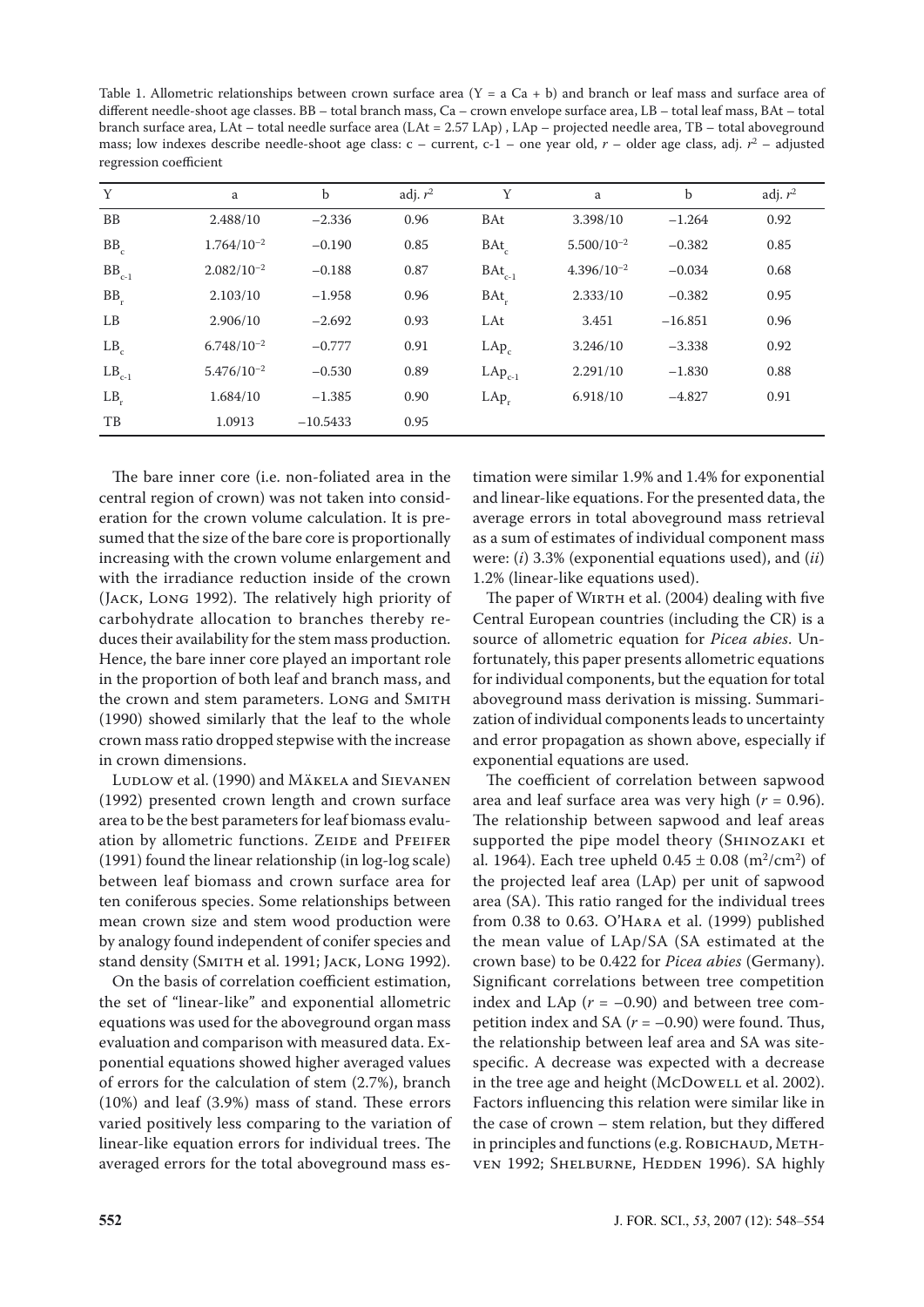correlated with all aboveground organ mass and surface area and its individual age classes  $(r > 0.87)$ ; except current branch mass,  $r = 0.76$ , and one year old branch surface area,  $r = 0.85$ ). The high correlation was observed especially between SA and stem mass/surface area/total aboveground mass (*r* = 0.99). Unfortunately, SA is obtained destructively.

#### **Conclusions**

The set of allometric equations to predict aboveground plant organ mass and surface area of young Norway spruce trees (with dbh in the range from ca 5 to 15 cm) was presented. They partially fill a lack of functions for trees below the merchantable wood threshold. dbh appeared to be a better and more easily measurable parameter for the evaluation of different spruce organ mass or surface area than the tree height (H) was. On the basis of our results, in forest practice it should be sufficient to measure dbh only for the calculation of total aboveground mass.

Crown surface area (Ca) and crown volume (Cv) correlated well with stem dimensions. dbh, H, Ca and Cv were strongly dependent on the tree position within the stand (evaluated by index of competition, Ic). Other stem and crown parameters (including the sapwood area) and mass and surface area of aboveground organs (per needle/shoot age classes) also decreased significantly with increasing Ic. In forest practice and management, Ic should be affected by thinning impacts.

Even in the case of high crown shape simplification (i.e. cone), Ca and Cv were shown to be very important characteristics for estimation of the mass and/or surface area of aboveground organs according to their age. Thus, measurement of crown dimensions was found to be crucial for precise evaluation of mass and/or area of aboveground plant organs. dbh most correctly predicted the total aboveground, branch and leaf mass/surface area, particularly of older  $(> 2$  years) needle-shoot age classes. The incorporation of any other stem or crown parameters into these allometric equations showed only a negligible influence on the resulting mass/surface value accuracy.

#### **Ac k n o w l e d g e m e n t s**

Thanks for the provided help on this work to my former colleague MAGDA OPLUŠTILOVÁ.

#### **R e f e r e n c e s**

Assmann E., 1968. Waldertragskunde. München, Bonn, Wien, BLV Verlagsgesellschaft.

- AVERY T.E., BURKHART H.E., 1983. Forest measurements. 3rd ed. New York, McGraw-Hill.
- DEAN T.J., LONG J.N., 1992. Influence of leaf area and canopy structure on size-density relations in even-aged lodgepole pine stands. Forest Ecology and Management, *49*: 109–117.
- GORDON J.C., LARSON P.R., 1968. Seasonal course of photosynthesis, respiration and distribution of 14C in young *Pinus resinosa* trees as related to wood formation. Plant Physiology, *43*: 1617–1624.
- JACK S.B., LONG J.N., 1992. Forest production and the organization of foliage within crowns and canopies. Forest Ecology and Management, *49*: 233–245.
- Janssens I.A., Freibauer A., Cialis P. et al., 2003. Europe's terrestrial biosphere absorbs 7-12% of European anthropogenic CO<sub>2</sub> emissions. Science, 300: 1538–1542.
- JARVIS P.G., LEVERENZ J.W., 1983. Productivity of temperate, deciduous and evergreen forests. New Series, *12*: 234–280.
- Kellomaki S., Oker-Blom P., Kuuluvainen T., 1986. The effect of crown and canopy structure on light interception and distribution in a tree stand. In: TIGER-STEDT P.M.A., PUTTONEN P., KOSKI V. (eds), Crop Physiology of Forest Trees. Helsinki, Helsinki University Press: 107–115.
- LONG J.N., SMITH F.W., 1990. Determinants of stemwood production in *Pinus contorta* var. *latifolia* forests – the influence of site quality and stand structure. Journal of Applied Ecology, *27*: 847–856.
- Ludlow A.R., Randle T.J., Grace J.C., 1990. Developing a process-based growth model fot Sitka spruce. In: DIXON R.K. et al. (eds), Process Modelling of Forest Growth Responses to Environment Stress. Portland, Timber Press: 249–262.
- MAGUIRE D.A., HANN D.W., 1988. The relationship between gross crown dimensions and sapwood area at crown base in Douglas-fir. Canadian Journal of Forest Research, *19*: 557–565.
- Mäkela A., Sievanen R., 1992. Height growth strategies in open-grown trees. Journal of Theoretical Biology, *159*: 443–467.
- Mäkela A., 1997. A carbon balance model of growth and self-pruning in trees based on structural relationships. Forest Science, *43*: 7–24.
- McDowell N., Barnard H. et al., 2002. The relationship between tree height and leaf area: sapwood area ratio. Oecologia, *132*: 12–20.
- O'Hara K.L., Lahde E., Laiho O., Norokorpi Y., SAKSA T., 1999. Leaf area and tree increment dynamics on a fertile mixed conifer site in southern Finland. Annals of Forest Science, *56*: 237–247.
- Robichaud E., Methven I.R., 1992. The applicability of the pipe model theory for the prediction of foliage mass in trees from natural, untreated black spruce stands. Canadian Journal of Forest Research, *22*: 1118–1123.